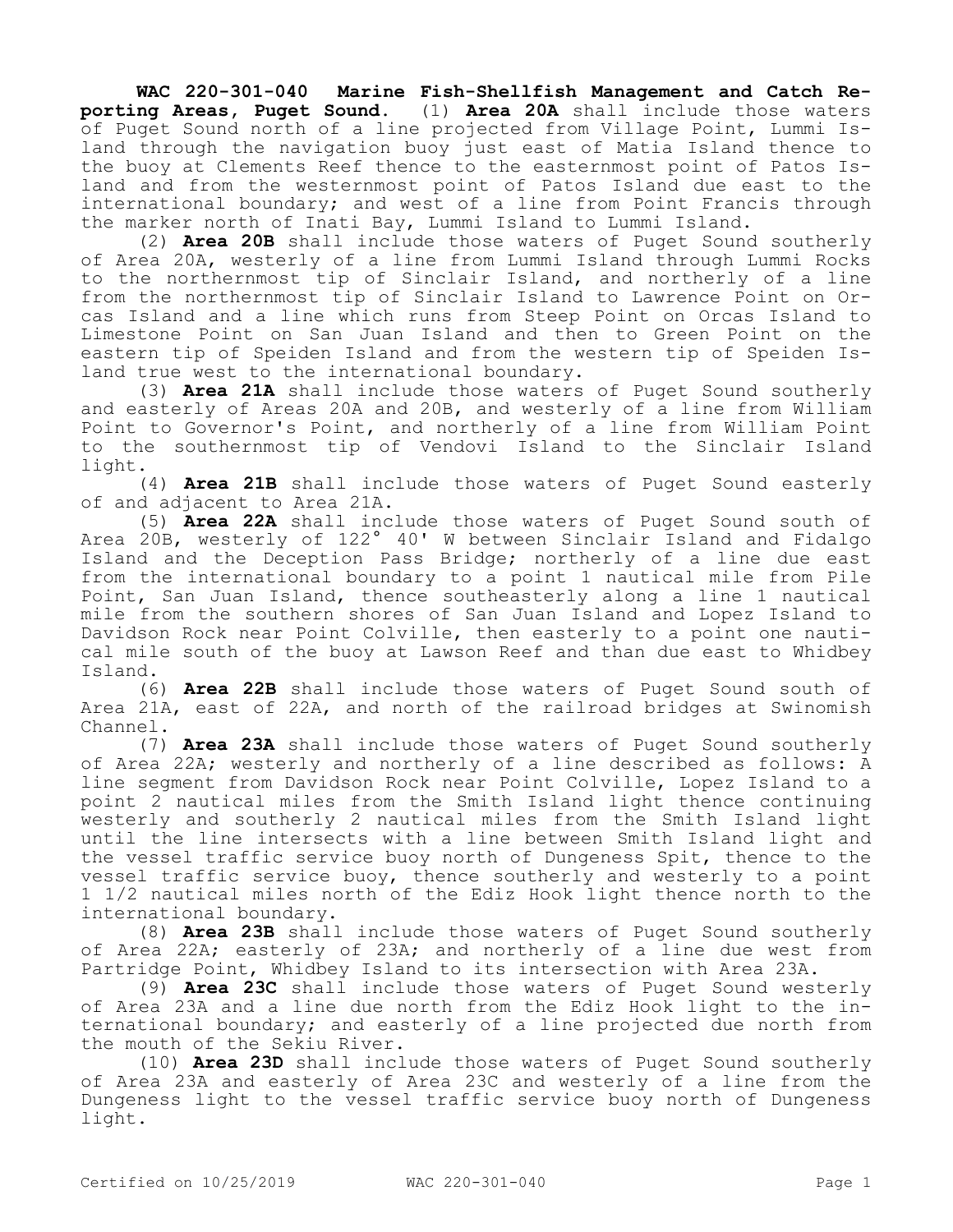(11) **Area 24A** shall include those waters of Saratoga Passage and Skagit Bay east of a line between Polnell Point and Rocky Point, Camano Island; south of Area 22B; and east of Area 22A, and north of the Highway 532 Bridge between Camano Island and the mainland.

(12) **Area 24B** shall include those waters of Port Susan south of Area 24A and north of a line from Camano Head on Camano Island to the north tip of Gedney Island and from the southern tip of Gedney Island east to the mainland.

(13) **Area 24C** shall include those waters of Saratoga Passage west of Area 24A; north of a line projected due west of Hackney Island; and northwest of a line from Sandy Point, Whidbey Island to Camano Head, Camano Island.

(14) **Area 24D** shall include Holmes Harbor south of a line projected due west from Hackney Island to Whidbey Island.

(15) **Area 25A** shall include those waters of Puget Sound south of Areas 23A and 23B; east of Area 23D; north of a line projected from Diamond Point to Cape George, and westerly of a line projected from Point Partridge on Whidbey Island to Point Wilson.

(16) **Area 25B** shall include those waters of Admiralty Inlet east of Area 25A; northeast of a line projected from Point Hudson to Marrowstone Point; and north of a line projected from Olele Point to Foulweather Bluff continuing to Double Bluff on Whidbey Island.

(17) **Area 25C** shall include those waters of Hood Canal south of Area 25B and north of the Hood Canal Floating Bridge.

(18) **Area 25D** shall include those waters of Port Townsend Bay southwest of Area 25B.

(19) **Area 25E** shall include those waters of Discovery Bay south of Area 25A.

(20) **Area 26A** shall include those waters of Puget Sound south of Areas 24B, 24C, and 25B and northerly of a line from Apple Cove Point to Point Edwards.

(21) **Area 26B** shall include those waters of Puget Sound south of Area 26A, and east of a line from Point Monroe, Bainbridge Island to the mouth of Miller Bay, and east of a line from Beans Point on Bainbridge Island to Orchard Point, and northerly of a line from the ferry dock at Point Southworth to Brace Point.

(22) **Area 26C** shall include those waters of Puget Sound westerly and adjacent to Area 26B.

(23) **Area 26D** shall include those waters of Puget Sound southerly of Area 26B and northerly of the Tacoma Narrows Bridge.

(24) **Area 27A** shall include those waters of Hood Canal southerly of the Hood Canal Floating Bridge and northerly of a line from Misery Point to Quatsap Point.

(25) **Area 27B** shall include those waters of Hood Canal south of Area 27A and north of a line from Lilliwaup Creek to Dewatto.

(26) **Area 27C** shall include those waters of Hood Canal south of Area 27B.

(27) **Area 28A** shall include those waters of Puget Sound southerly and westerly of the Tacoma Narrows Bridge, south of a line projected from Penrose Point to Green Point in Carr Inlet, south of a line projected from Point Wilson to Whiteman Cove in Case Inlet, and east of a line projected from Brisco Point to Dofflemyer Point.

(28) **Area 28B** shall include all waters of Carr Inlet north of a line projected from Penrose Point to Green Point.

(29) **Area 28C** shall include those waters of Case Inlet and Pickering Passage north of a line projected from Wilson Point to Whiteman